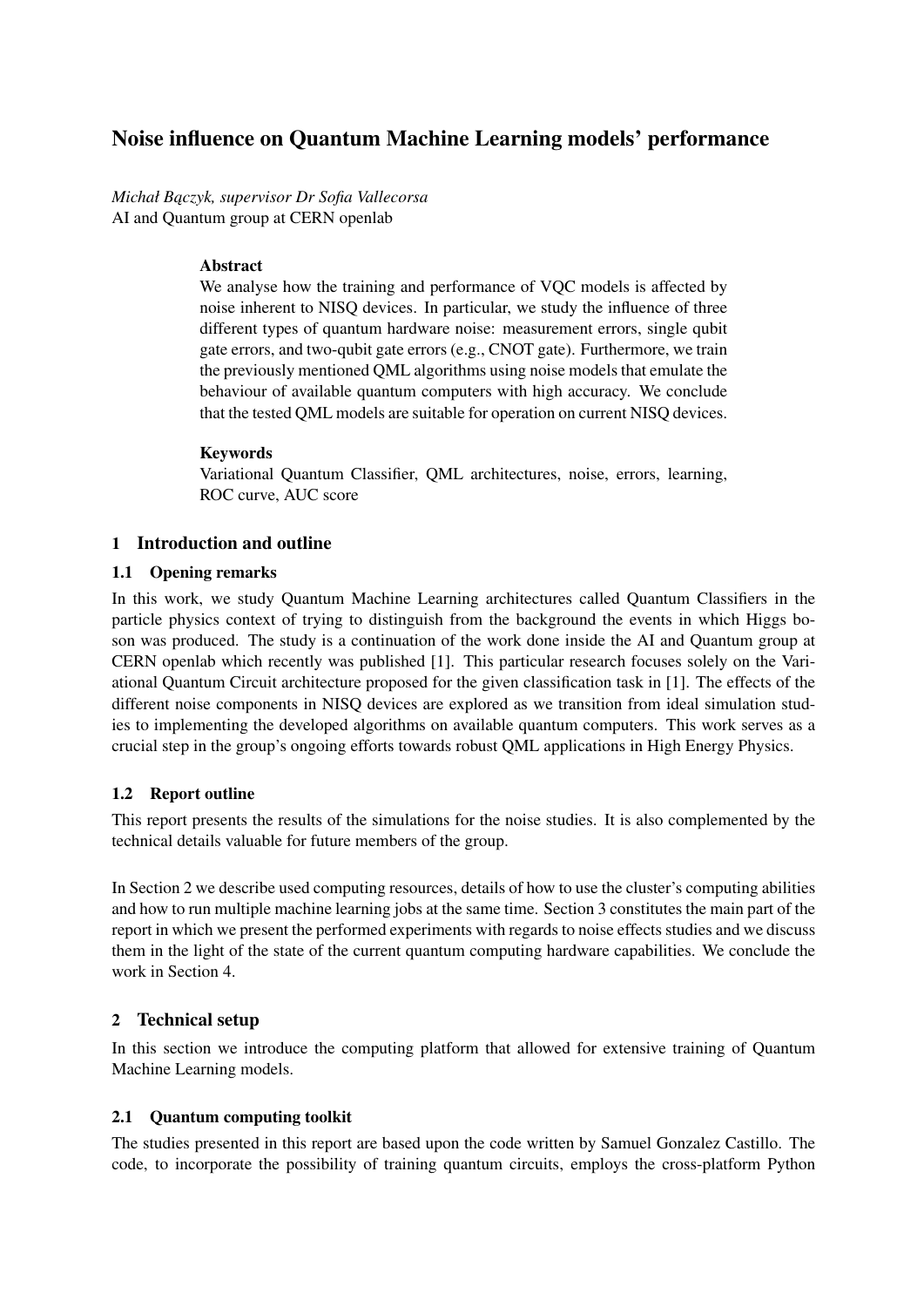library *Pennylane*<sup>1</sup>. *Pennylane* software does allow for efficient simulation of quantum circuits and differentiation thereof.

For the studies of how different noise models affect the training of the QML architectures we decided to use open source SDK (software development toolkit) *Qiskit*<sup>2</sup> . Qiskit provides means of implementing custom noise models with the parameter and specifics chosen by the user and furthermore it allows to test the models with the noise emulating the real hardware environment. Hence, such a solution offers a comprehensive playground for testing the suitability of using QML methods on current quantum hardware.

To take advantage of the combined use of both *Pennylane* and *Qiskit*, we utilized the *Qiskit* plug-in inside *Pennylane*. To do so, one has to specify that the quantum device used for circuit classical simulation is the qiskit simulator as in Figure 1.

 $\bigcup$ Qiskit **Oiskit** import pennylane as qml  $dev = qm1. device('qiskit. aer', wires=2)$ 

Figure 1: Figure presents how to specify the device(*dev*) used by *Pennylane* to the the *Qiskit* quantum simulator. This embedding allows us to make use of both of the libraries simultaneously.

Technical remarks (as of August 2021) for using the *Qiskit* plug-in inside the *Pennylane*:

- qiskit.aer requires approximately 60 times more time than *Pennylane*'s default.qubit for training 4-qubit VQC – ZZ feature map encoding, 4 repetitions of 2local variational form, ZZ feature map reuploading, 4 repetitions of 2local variational form with 2000 points of training data.
- qiskit.ibmq simulators (simulatorstatevector, qasmsimulator) experience additional 30 fold slowdown with respect to qiskit.aer.
- The slowdown occurs both for the hybrid NNVQC and purely quantum version of the VQC.
- qiskit.aer and qiskit.ibmq are only compatible with hardware compatible differentiation methods (see  $link<sup>3</sup>$ ).
- The reason for the slowdown is not the chosen differentiation method. *Pennylane* can run equally fast (factor of 2 slowdown which in negligible compared to the *Qiskit* slowdowns) with hardware compatible differentiation methods as with simulator and default differentiation methods.
- There is not slowdown when *Qiskit* plug-in in *Pennylane* when is used solely to transpile and run circuits on their own. Slowdown seems to occur only if the optimization algorithms are taken into account (contact Samuel Gonzalez Castillo for more details regarding this insight).

<sup>1</sup> https://pennylane.ai/

<sup>&</sup>lt;sup>2</sup>https://qiskit.org/

<sup>3</sup> https://pennylane.readthedocs.io/en/stable/introduction/interfaces.html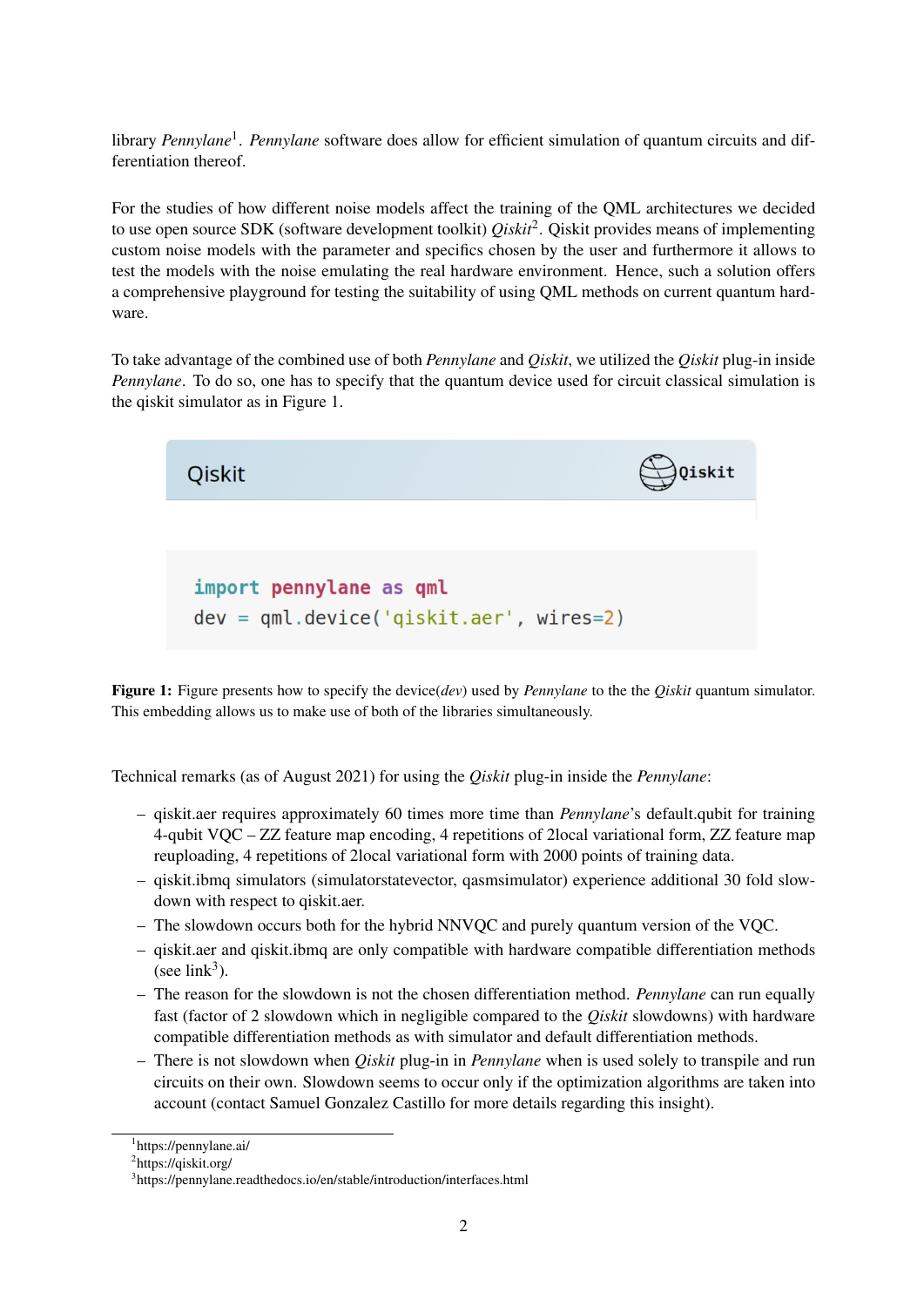### 2.2 Assessing the performance of quantum classifiers

The evaluation of the investigated QML classifier models in Section 3 follows the same procedure as in [1]. The main indicator of the "goodness" of the classifier, hence, will be taken to be its AUC score.

### 3 Noise effects on the models' performance

#### 3.1 Outline of the study

We divide our study into two interconnected parts. Firstly, we investigate the custom noise models in which we can set the error rates values and decide which qubits might be affected by the noise persisting in the circuit. This allows us to examine distinct types of noise in isolation with respect to one another. We perform experiments with three different types of noise arising because of: measurement/readout error, single qubit rotation error and two qubits C-NOT error. Secondly, to understand the joint effect of all types of errors including the ones not studied in the first part (for example emerging from relaxation and decoherence), we import noise models (from the IBMQ platform) that truly emulate all noise influences present in the current quantum hardware. The concise summary of how to implement all of the mentioned noise models is presented in Figure 2. Lines 59 – 82 present the application of distinct custom noise models: 64 –72 show how to implement measurement/readout error and 74–82 how to obtain noise coming from gate errors (77 and 81 define the single qubit gate error and 78 and 82 define two qubit C-NOT error). Lines 53–57 describe how to use the IMBQ noise models.

In Section 2.1 we observed that utilizing the *Qiskit* plug-in inside *Pennylane* produces a slowdown in the timing of the learning process. To overcome this retardation of training we make use of the observation that VQC can obtain equally good results in the metric of the AUC classification score even when it is exposed to much smaller datasets (See Figure 3). Hence we perform all of our noise experiments with 120 signal datapoints and 120 background datapoints with batch size chosen to be equal to 24.

#### 3.2 Deployed quantum neural network architecture

All of the noise model tests were run using the VQC architecture presented in Figure 4. We uses 8 features that we encoded in 4 qubits with the data re-uploading technique. As a variational form we chose the *2local form* with only nearest neighbours gates connections.

To further reduce the training time we used only two repetitions in each variational form which is less than was used previously in [1]. The shrinkage of the quantum neural network size was motivated by the fact that no changes in AUC score were observed after decreasing the quantum circuit size.

### 3.3 Simulation results

For each of the custom noise models presented in Section 3.1 we obtain a plot (Figures 5, 6, 7) presenting how the AUC score varies with respect to the noise level which is expressed in terms of the error probabilities introduced in Figure 2.

Based on the simulations results we can presume that the studied VQC quantum classifier architecture is resistant to each of the noise types (considered in isolation with respect to one another) up to the following levels:

$$
p_0 = 0.35
$$
,  $p_1 = 0.025$ ,  $p_2 = 0.025$ .

We also investigated the performance of the VQC classifier when exposed to noise models taken from IBMQ backends. We present the results in Table 1. We consistently observe unvarying results in terms of AUC score on the level when no noise would be present in the system.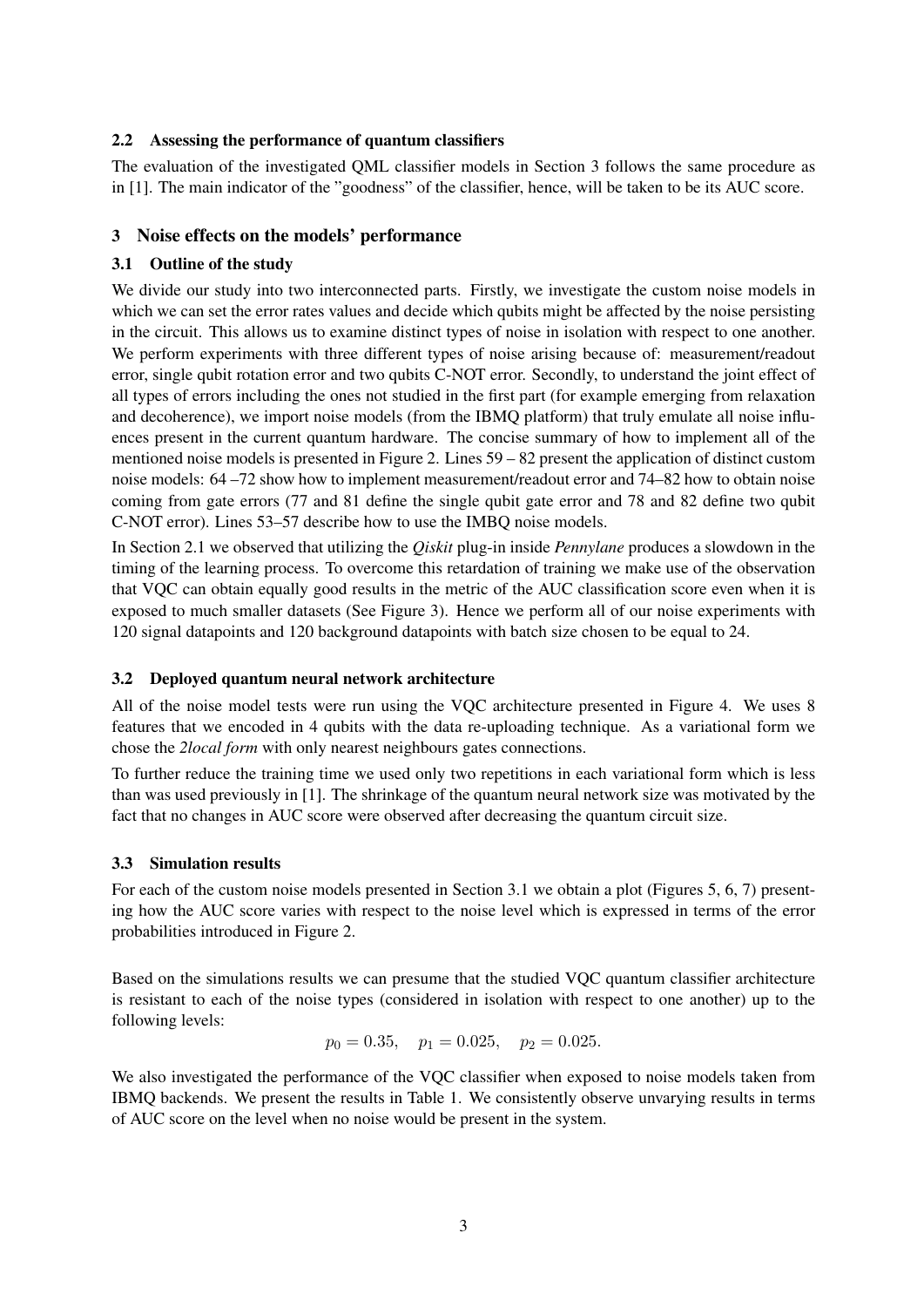

Figure 2: Figure presents a piece of the code responsible for creating different noise models. *Qiskit* operates using the class *noise* which allows to create various noise models either from scratch (noise.NoiseModel() is an empty noise model which does not affect the circuit in any way) or importing such from specified quantum hardware backends (noise.NoiseModel.from<sub>backend</sub>(backend)). The noise model is then passed to the  $aml.device()$ function  $-e.g.$   $dev = qml. device('qiskit. aer', wires = 2, noise\_model = noise model).$ 

#### 3.4 Discussion

Studying different types of noise in isolation we observed that for each of them there is a threshold beyond which the AUC score starts to decrease. We estimated these threshold values to be:

$$
p_0 = 0.35
$$
,  $p_1 = 0.025$ ,  $p_2 = 0.025$ .

In the Table 2 we put forward the corresponding<sup>4</sup> error rates present in the current IBMQ hardware (as of October 2021). We observe that the thresholds obtained for the investigated VQC architecture are much bigger than the values encountered in the today's state of the hardware. That remark confirms the suitability of running QML models for HEP applications on quantum hardware.

<sup>4</sup>The exact definitions of error rates might differ from the IBM definitions.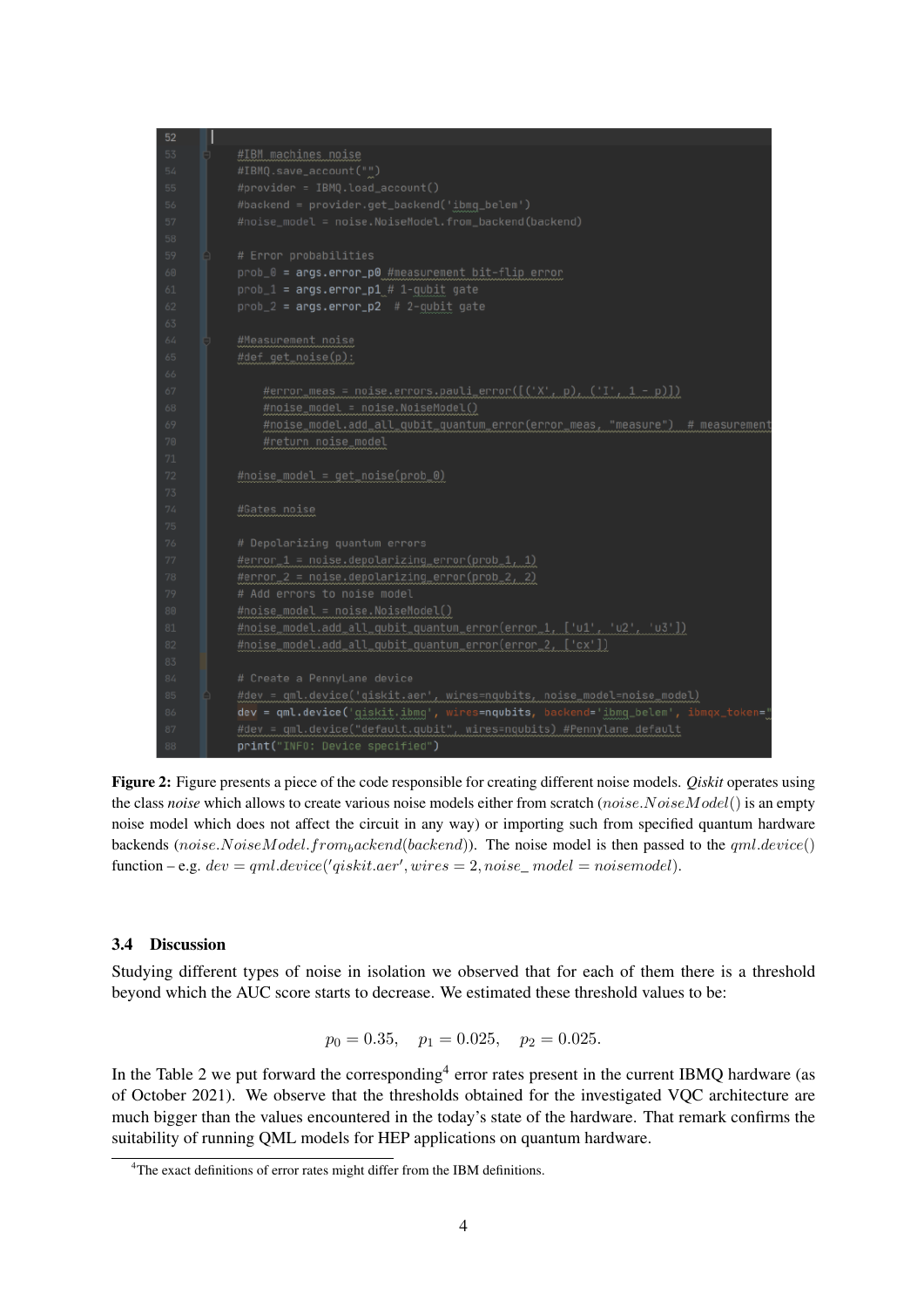

Figure 3: Plot shows that the AUC score of the VQC classifier is not sensitive to the size of the training set. The AUC score stays Credit to: Samuel Gonzalez Castillo. Figure comes from Samuel's thesis written in Spanish. "Eventos en el conjunto de entrenamiento" translates to "Number of datapoints in the training set".



Figure 4: Figure presents the portion of the code in which the structure of the quantum neural network is specified. Code also indicates which 8 features from the initial dataset were chosen (see [1]).

Table 1: Table presents obtained AUC scores for the training of VQC model with the noise models taken from the IBMQ real hardware backends. We notice no influence of the noise on the AUC scores. The results of different runs also provide compatible results.

| <b>IBMQ</b> noise | Run <sub>1</sub>    | Run <sub>2</sub>    | Run <sub>3</sub>    | Run 4               | Run 5               |
|-------------------|---------------------|---------------------|---------------------|---------------------|---------------------|
| model             |                     |                     |                     |                     |                     |
| belem             | $0.6598 + 0.0181$   | $0.6508 \pm 0.0183$ | $0.6571 + 0.0209$   | $0.6582 + 0.0186$   | $0.6561 \pm 0.0192$ |
| bogota            | $0.6590 \pm 0.0181$ | $0.6598 \pm 0.0191$ | $0.6608 + 0.0205$   | cluster error       | $0.6576 \pm 0.0169$ |
| lima              | $0.6574 + 0.0179$   | $0.6577 + 0.0187$   | $0.6582 + 0.0194$   | $0.6578 \pm 0.0189$ | $0.6551 \pm 0.0175$ |
| manila            | $0.6592 + 0.0198$   | $0.6576 + 0.0209$   | $0.6515 \pm 0.0188$ | $0.6585 \pm 0.0190$ | $0.6586 \pm 0.0197$ |
| quito             | $0.6558 \pm 0.0218$ | $0.6579 \pm 0.0196$ | $0.6567 \pm 0.0178$ | $0.6586 \pm 0.0197$ | $0.6567 \pm 0.0208$ |
| santiago          | $0.6562 \pm 0.0197$ | $0.6580 \pm 0.0188$ | $0.6603 \pm 0.0204$ | $0.6602 \pm 0.0181$ | $0.6577 \pm 0.0184$ |

### 4 Conclusions

We have presented a study of quantum classifiers on the specific example of Variational Quantum Circuit. We proposed and followed a method to study how the noise, which is inherent to current quantum hardware, might affect the training of VQC architectures. We concluded, that for each type of the separately introduced error (measurement error, arbitrary one-gate error, C-NOT error), the considered models are resistant to noise even up to the levels that are are not encountered in the existing IBM hardware machines. To check the behaviour of the models when all of the investigated noise sources are present at the same time we tested the VQC models with IBM noise models accurately emulating the rates of errors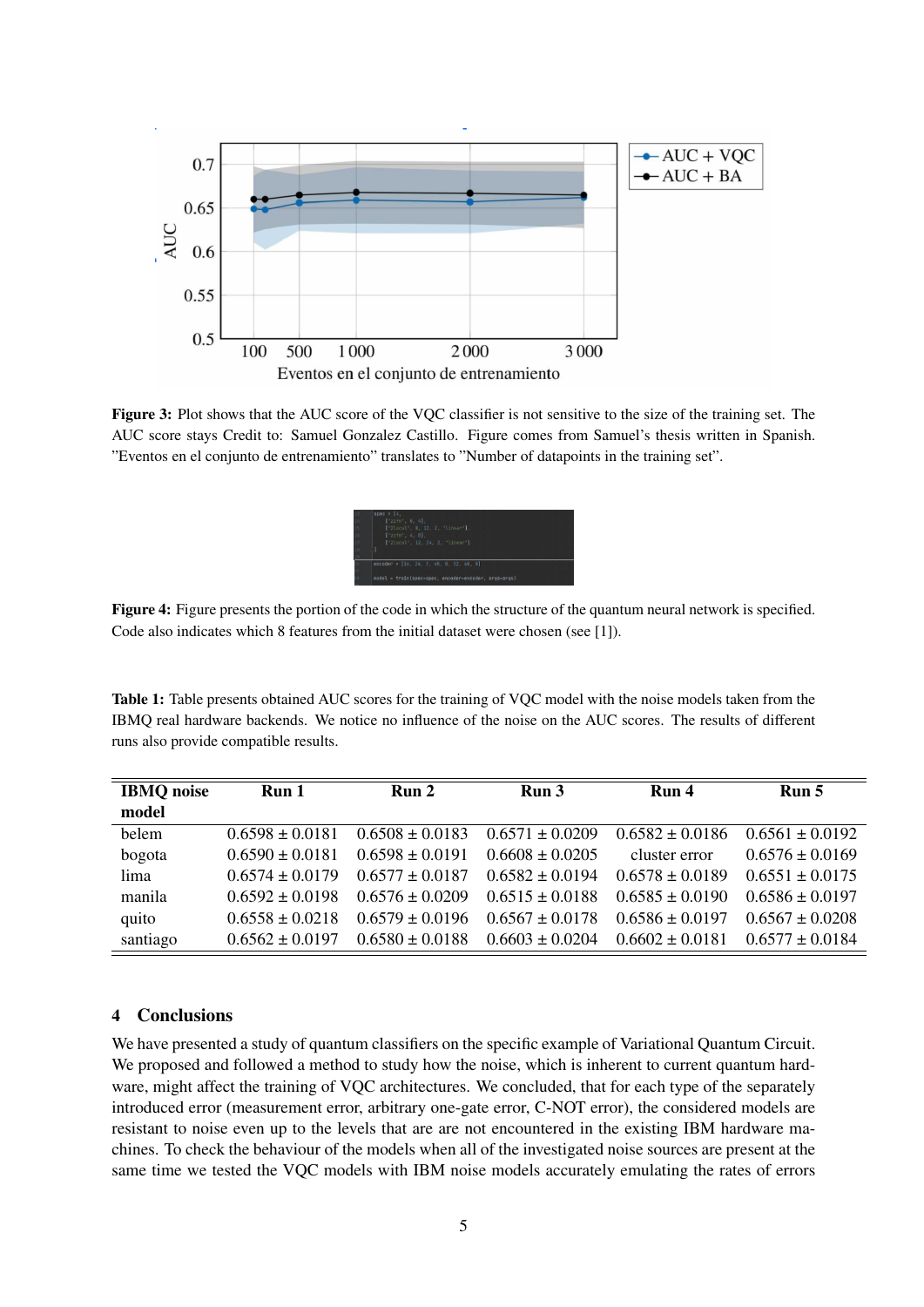

Figure 5: Figure presents how measurement/readout errors influences the AUC score of the VQC classifier. We observe that this QML model is resistant to the studied type of noise up to the level of  $p_0 = 0.35$ .

Table 2: Table shows various average (per qubit) error rates present in the IBMQ hardware machines (as of October 2021).

| <b>IBMQ</b> | $p_0$ | $p_1$  | $p_2$ |
|-------------|-------|--------|-------|
| hardware    |       |        |       |
| sydney      | 0.04  | 0.0004 | 0.013 |
| guadalupe   | 0.02  | 0.0003 | 0.012 |
| casablanca  | 0.03  | 0.0003 | 0.011 |
| manila      | 0.03  | 0.0003 | 0.008 |

present in current quantum hardware. We achieved a strong indication that QML algorithms being capable of solving demanding High Enrgy Physics data analysis tasks might be successfully operated from the level of the state of the art quantum hardware.

### Acknowledgements

First of all, I would like to thank Dr Sofia Vallecorsa for giving me this one of a kind opportunity to work in a thriving CERN community on the research topics encapsulating the latest advancements in the fascinating field of Quantum Machine Learning. I would like to say huge thank you to my wonderful colleagues: Vasilis Belis, Patrick Odagiu and Samuel Gonzalez Castillo from the team from whom I obtained constant support and guidance, highly useful tips and help with the technical side of the work. Last but not least, thank you, Kristina Gunne, for being the kindest coordinator of the program ever. It was highly rewarding experience for me to be part of the summer school CERN openlab program – I am grateful to every person who made this journey possible and I heartily recommend this program to everyone.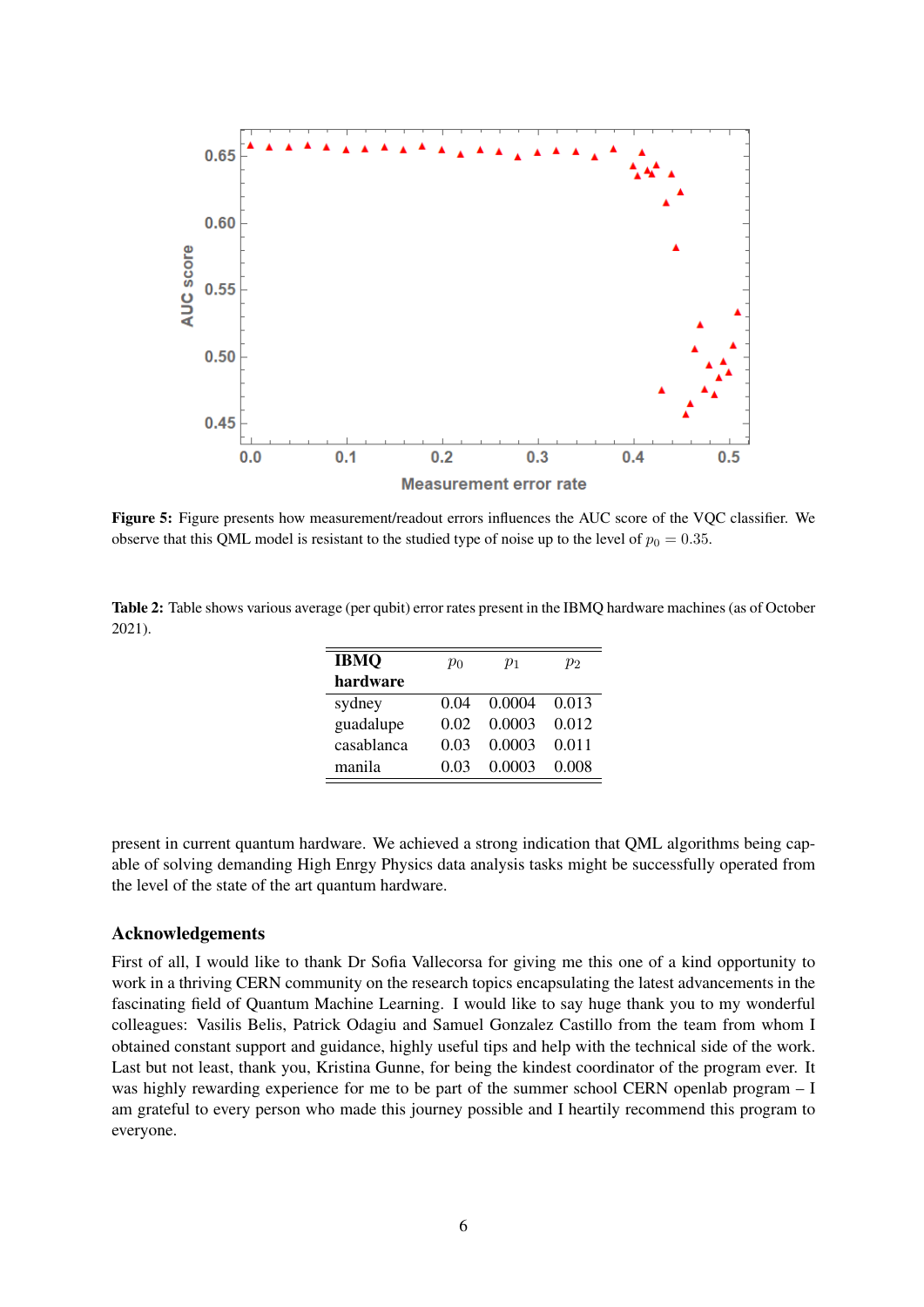

Figure 6: Figure presents how single qubit gate errors influences the AUC score of the VQC classifier. We observe that this QML model is resistant to the studied type of noise up to the level of  $p_1 = 0.025$ .

#### Bibliography

[1] V. Belis, S. Gonzalez-Castillo, C. Reissel, S. Vallecorsa, E. F. Combarro, G. Dissertori, and F. Reiter, *Higgs analysis with quantum classifiers*, EPJ Web of Conferences 251 (2021) 03070.